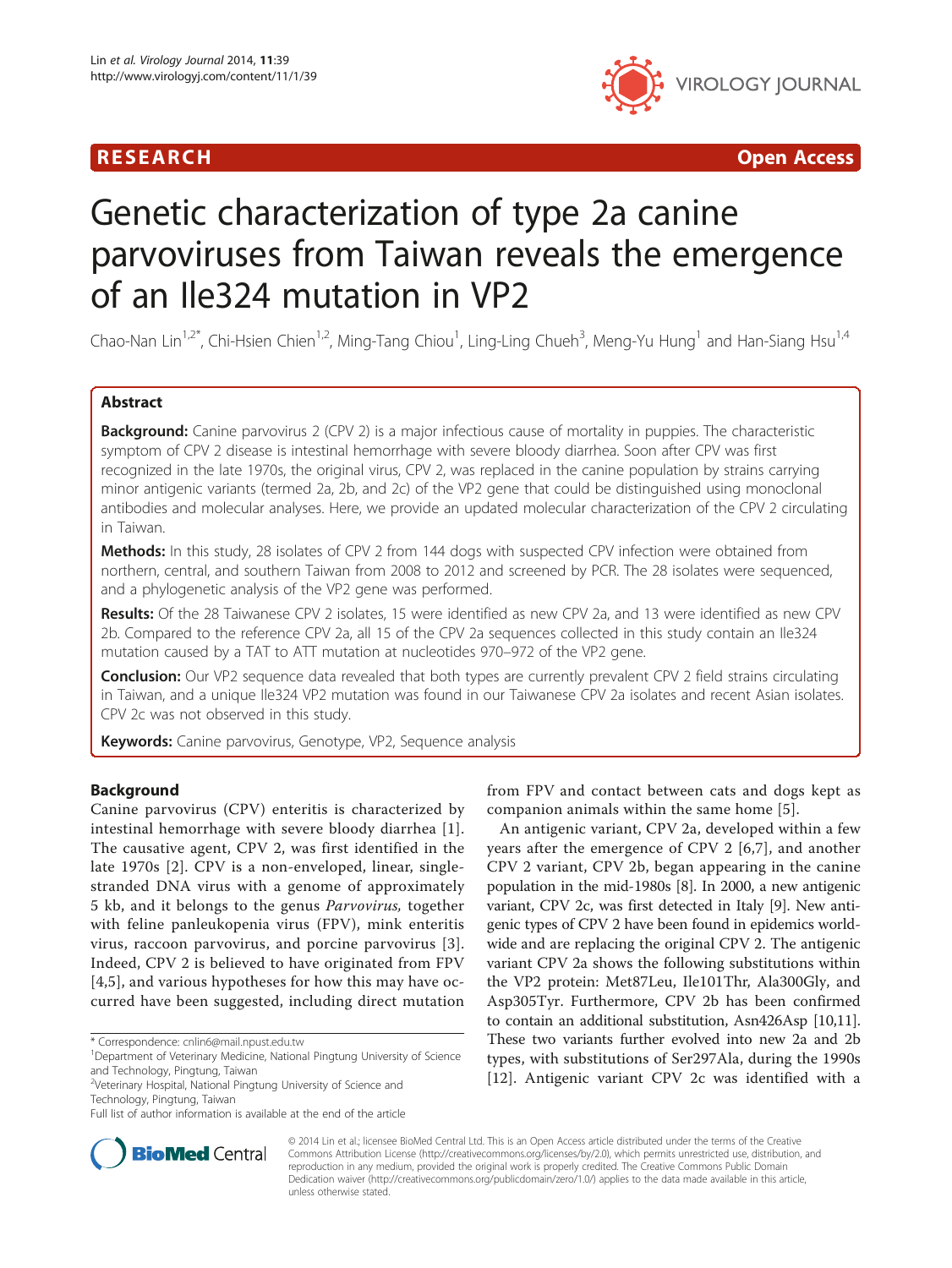substitution Asp426Glu [[9\]](#page-5-0). Different antigenic variants of CPV 2 predominate in different countries [[12-42\]](#page-5-0).

A retrospective analysis has revealed that the oldest CPV 2c strain was identified in 1996 in Germany [[18](#page-5-0)], and the results from European epidemiological surveys show that CPV 2c is now predominant in Italy, Germany, and Spain and is also widely co-distributed with CPV 2a or CPV 2b in Portugal, France, and Belgium [[18,43](#page-5-0)-[47](#page-5-0)]. Outside of Europe, CPV 2a and 2b isolates are common in the United States [\[19,41\]](#page-5-0), whereas CPV 2c is more widespread in Uruguay [\[20,32\]](#page-5-0), Brazil [\[33](#page-5-0)], and Argentina [[30,48](#page-5-0)]. Surprisingly, either CPV 2a or CPV 2b is the predominant variant in Asian countries [\[12,13,15,21,22,24](#page-5-0)-[26,28,29,35,37,38](#page-5-0)] and Australia [[42](#page-5-0)], though a few CPV 2c strains have been isolated in India [\[26\]](#page-5-0). Interestingly, a new amino acid substitution, Tyr324Ile, was identified in Korea [\[21,24](#page-5-0)], China [\[29\]](#page-5-0), Thailand [[28\]](#page-5-0), Uruguay [\[32](#page-5-0)], Japan [[38](#page-5-0)], Taiwan [[35](#page-5-0)], and India [[37,49](#page-5-0)].

In Taiwan, as in other Asian countries, variants CPV 2a and 2b have predominated since the first outbreak [[13,15,35\]](#page-5-0). However, few recent studies have included a genetic analysis of Taiwanese CPV 2 strains. Therefore, the aim of this study was to clarify the evolution of CPV 2 isolated from northern, central, and southern Taiwan during the 2008–2012 period.

# Results

#### PCR amplification and genotype analysis

A total of 28 cases from 144 dogs showed positive results for CPV 2. All of the CPV 2 isolates were clearly separated into two genotypes (Figure [1](#page-2-0)). Of the 28 Taiwanese CPV 2 strains, 15 were identified as new CPV 2a, and 13 were identified as new CPV 2b. Of the 15 new CPV 2a isolates, 3 (20%), 2 (13.3%), and 10 (66.7%) isolates were collected from northern, central, and southern Taiwan, respectively (Table [1\)](#page-3-0). Of the 13 new CPV 2b isolates, 3 (23.1%), 10 (76.9%), and 0 (0%) isolates were collected from northern, central, and southern Taiwan, respectively (Table [1\)](#page-3-0). Taken together, our results show that both types are currently prevalent CPV 2 field strains circulating in Taiwan.

#### DNA sequence analysis

The partial VP2 nucleotide sequences were analyzed using DNASTAR software, revealing 99.4-100, 99.7-100, and 99–99.4% homology within the local CPV 2a isolates, within the local CPV 2b isolates, and between the local CPV 2a and 2b isolates, respectively (Table [2\)](#page-3-0). In comparison to the low nucleotide sequence similarity between reference Taiwanese CPV 2a and our CPV 2a (99.4-99.5%), the homology levels between our analyzed CPV 2a isolates (99.7-99.8%) and Korean CPV 2 K026 (EU009204) appeared to be much higher (data not shown).

#### Amino acid sequence analysis

Amino acid comparisons among the 28 isolates and the 12 reference strains revealed a major region of great diversity at amino acids 297–324 (Figure [2\)](#page-4-0). We also examined the 2 amino acids (positions 297 and 426) within this partial VP2 gene identified by Ohshima [[12](#page-5-0)] et al. and Buonavoglia et al. [[9](#page-5-0)] that were proposed to distinguish CPV 2a/2b from new CPV 2a/2b and CPV 2a/2b/2c, respectively. Our alignment revealed that all of our new CPV 2a and 2b strains contained Ala297 (Figure [2](#page-4-0)). The amino acid Glu426, which is unique to strain CPV 2c, was no observed in any strain in this study. Four nonsynonymous mutations were observed in our CPV 2a and/or 2b strains (TGT to TGC, CTA to CTG, AAT to AAC and CAA to CAG). One unique amino acid substitution was found in the all of our CPV 2a isolates (Tyr324Ile), caused by the mutation of TAT to ATT at nucleotide positions 970–972 of the VP2 gene. Our CPV 2a isolates were more closely related to the Ile324 isolates from other countries than to the prototype Taiwanese CPV 2a Taiwan 9 (Figure [1](#page-2-0)).

### **Discussion**

CPV 2, which causes intestinal hemorrhage with severe bloody diarrhea in dogs, is distributed worldwide, and genetic variation among CPV 2 isolates could be used to further classify the viruses into four genotypes (2, 2a, 2b, and 2c) that differ in their amino acid sequence and VP2 gene phylogenetic relationships [[10](#page-5-0)]. CPV 2a and 2b are the predominant variants in Asia [[12](#page-5-0),[13](#page-5-0),[15,21,22](#page-5-0),[24](#page-5-0)-[26](#page-5-0),[28,29,35](#page-5-0),[37,38\]](#page-5-0), whereas CPV 2c is recently distributed on several continents, including Europe (Italy, Germany, Spain, Portugal, France, Belgium, UK, Greece, and Bulgaria) [\[18,43](#page-5-0)], Africa (Tunisia) [\[23](#page-5-0)], North America (USA) [[19,41\]](#page-5-0), South America (Brazil [\[33](#page-5-0)], Uruguay [\[20,32](#page-5-0)], Argentina [[30,48](#page-5-0)], and Ecuador [\[34\]](#page-5-0)), and Asia (India) [[26](#page-5-0)]. The first case of CPV 2c was identified in 1996 in Germany [[18](#page-5-0)]. Although a few CPV 2c cases have been reported in Asia (India) [\[26](#page-5-0)], no CPV 2c was observed in the present study.

This is the first study to investigate the genotype prevalence of CPV 2 in northern, central, and southern Taiwan in recent years. Our results indicate that both types are currently prevalent CPV 2 field strains circulating in Taiwan. Surprisingly, all of the CPV 2a isolates contain a unique amino acid substitution (Tyr324Ile). Our review of the GenBank database and sequence analyses showed that this Ile324 variant of CPV 2a is also found in Korea [[21,24](#page-5-0)], China [\[29\]](#page-5-0), Thailand [[28](#page-5-0)], Uruguay [[32](#page-5-0)], Japan [\[38\]](#page-5-0), Taiwan [[35](#page-5-0)], and India [\[37,49\]](#page-5-0). Interestingly, with the exception of Uruguay, this Ile324 CPV 2a variant is only distributed in Asian countries, and our data revealed that this variant was first found in Taiwan in 2009. We believe that the Ile324 CPV 2a variant emerged a few years ago. Taken together,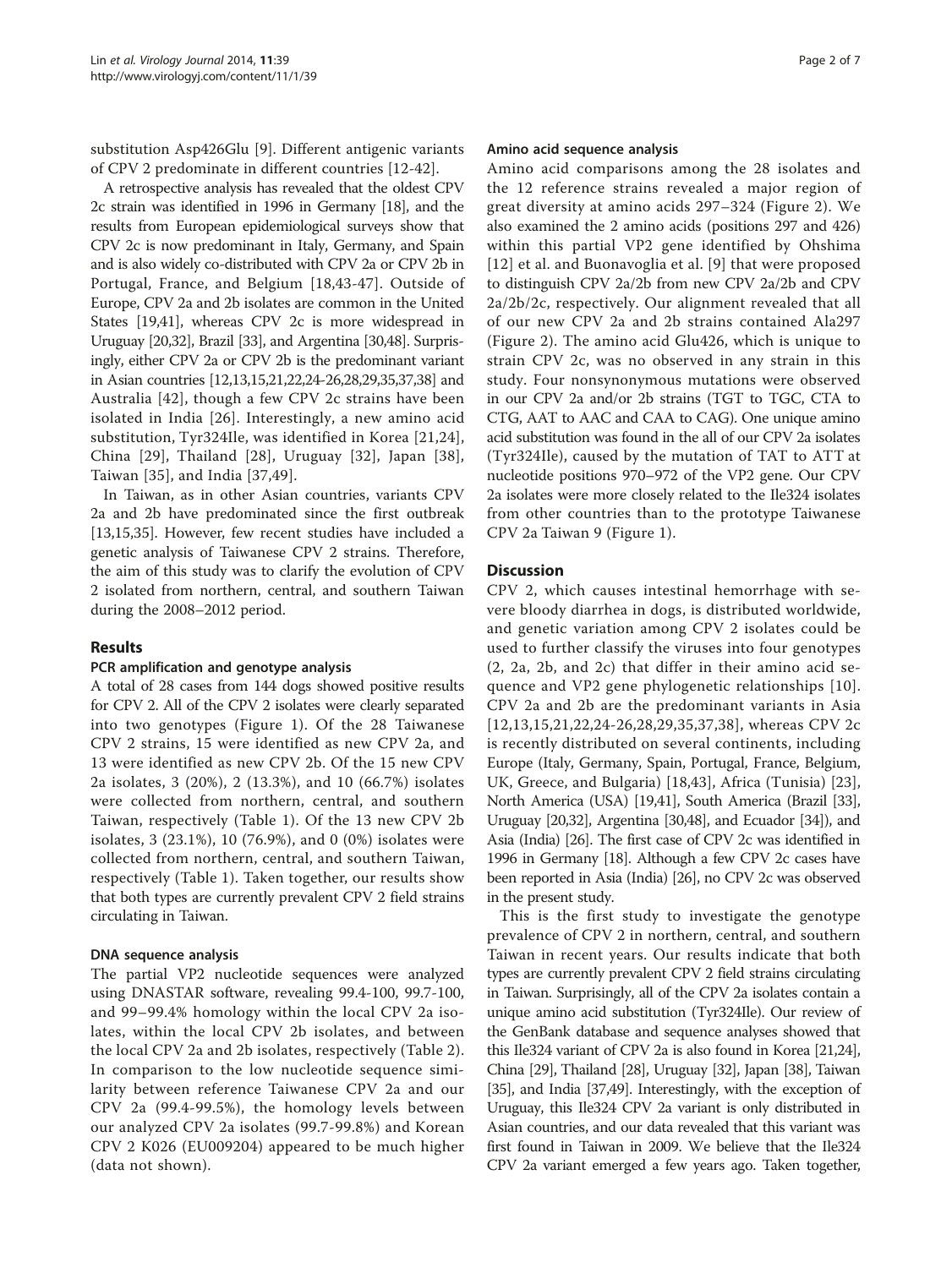<span id="page-2-0"></span>



our results suggest that the Ile324 CPV 2a variant may be present due to i) importation from abroad or ii) evolution from existing CPV 2a genotypes. An ongoing investigation is aimed at distinguishing between these possibilities.

VP2 encodes a viral capsid protein that is the major structural protein of CPV 2 and is involved in the host immune response [[50](#page-6-0)]. Therefore, a small number of mutations may result in increased pathogenicity [[34\]](#page-5-0), and the effectiveness of commercial vaccines against the Ile324 variant of CPV 2a requires further evaluation. Among all carnivore parvoviruses, residue 324 of VP2 is subject to positive selection [[51](#page-6-0)] and is adjacent to a residue (amino acid 323) known to be involved in host range and tropism via canine transferrin receptor binding [[52](#page-6-0)]. The mutation of CPV 2 residue 323 may influence interactions between residues in neighboring loops of either the same VP2 molecule or the threefold-related VP2, greatly decreasing replication in canine cells [[53](#page-6-0)]. Although the function of residue 324 remains to be elucidated, using SYBR Green-based real-time PCR, our previous study detected the viral shedding of the Ile324 CPV 2 variant for up to 63 days in naturally infected dogs [[54](#page-6-0)]. The pathogenesis of this new variant requires further investigation.

The first CPV 2 infection in Taiwan was recorded in 1980 and was attributed to CPV 2, which was later replaced by CPV 2a and 2b [[13](#page-5-0)]. Previous studies have shown that the predominant genotypes of CPV 2 in northern, central, and southern Taiwan were CPV 2a [\[13\]](#page-5-0), CPV 2b [\[15\]](#page-5-0), and CPV 2a [\[35\]](#page-5-0), respectively, in agreement with our results. Thus, both genotypes (CPV 2a and CPV 2b) constitute the prevalent CPV 2 field strains circulating in Taiwan in the last two decades. However, CPV 2 is constantly mutating, leading to the evolution of novel CPV 2 variants. For example, the CPV 2a Ile324 variant and CPV 2c Glu426 variant have emerged worldwide. Additional CPV 2 cases need to be investigated using continuous surveillance and sequence analysis.

# Conclusion

Our VP2 sequence data revealed that both types are currently prevalent CPV 2 field strains circulating in Taiwan, and a unique Ile324 VP2 mutation was found in our Taiwanese CPV 2a isolates and in recent Asian isolates. CPV 2c was not observed in this study.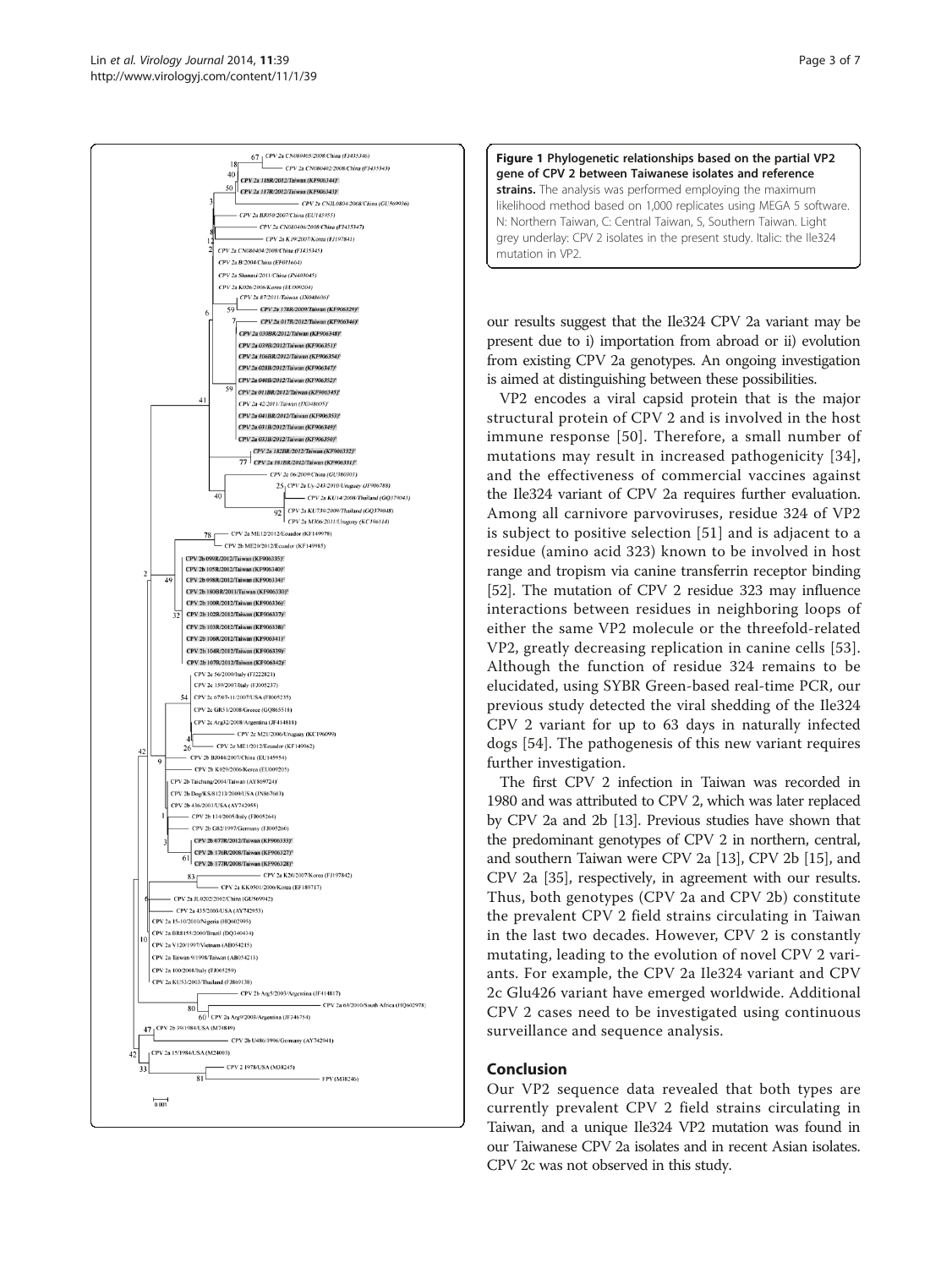| Strain <sup>*</sup> | Sampling time | <b>County (Region)</b> | Age**     | Vaccination | Genotype       | <b>Accession number</b> |
|---------------------|---------------|------------------------|-----------|-------------|----------------|-------------------------|
| 176R                | 2008/JUL      | Taipei (North)         | <b>NA</b> | <b>NA</b>   | 2 <sub>b</sub> | KF906327                |
| 177R                | 2008/OCT      | Taipei (North)         | <b>NA</b> | <b>NA</b>   | 2 <sub>b</sub> | KF906328                |
| 178R                | 2009/JAN      | Taipei (North)         | 6Y        | Yes         | 2a             | KF906329                |
| 180BR               | 2011/DEC      | Taipei (North)         | <b>NA</b> | <b>NA</b>   | 2 <sub>b</sub> | KF906330                |
| 181BR               | 2012/JAN      | Taipei (North)         | 4.5 M     | No          | 2a             | KF906331                |
| 182BR               | 2012/JAN      | Taipei (North)         | 4.5 M     | No          | 2a             | KF906332                |
| 077R                | 2012/JUL      | Taichung (Central)     | 6Y        | Yes         | 2 <sub>b</sub> | KF906333                |
| 098R                | 2012/OCT      | Taichung (Central)     | 3 M       | Yes         | 2 <sub>b</sub> | KF906334                |
| 099R                | 2012/OCT      | Taichung (Central)     | 1Y        | Yes         | 2 <sub>b</sub> | KF906335                |
| 100R                | 2012/OCT      | Taichung (Central)     | <b>1Y</b> | No          | 2 <sub>b</sub> | KF906336                |
| 102R                | 2012/NOV      | Taichung (Central)     | 3 M       | <b>NA</b>   | 2 <sub>b</sub> | KF906337                |
| 103R                | 2012/NOV      | Taichung (Central)     | <b>1Y</b> | <b>No</b>   | 2 <sub>b</sub> | KF906338                |
| 104R                | 2012/NOV      | Taichung (Central)     | <b>1Y</b> | No          | 2 <sub>b</sub> | KF906339                |
| 105R                | 2012/NOV      | Taichung (Central)     | 4 M       | No          | 2 <sub>b</sub> | KF906340                |
| 106R                | 2012/NOV      | Taichung (Central)     | 10 M      | No          | 2 <sub>b</sub> | KF906341                |
| 107R                | 2012/NOV      | Taichung (Central)     | <b>1Y</b> | No          | 2 <sub>b</sub> | KF906342                |
| 117R                | 2012/DEC      | Taichung (Central)     | 6 M       | <b>No</b>   | 2a             | KF906343                |
| 118R                | 2012/DEC      | Taichung (Central)     | 6 M       | No          | 2a             | KF906344                |
| 011BR               | 2012/MAR      | Pingtung (South)       | 2 M       | <b>No</b>   | 2a             | KF906345                |
| 017R                | 2012/MAR      | Tainan (South)         | 2 M       | Yes         | 2a             | KF906346                |
| 028B                | 2012/MAY      | Pingtung (South)       | 1Y        | Yes         | 2a             | KF906347                |
| 030BR               | 2012/MAY      | Pingtung (South)       | 3 M       | Yes         | 2a             | KF906348                |
| 031B                | 2012/MAY      | Pingtung (South)       | 4 M       | No          | 2a             | KF906349                |
| 033B                | 2012/MAY      | Pingtung (South)       | 1 M       | No          | 2a             | KF906350                |
| 039B                | 2012/MAY      | Pingtung (South)       | 3 M       | No          | 2a             | KF906351                |
| 040B                | 2012/MAY      | Pingtung (South)       | 3 M       | No          | 2a             | KF906352                |
| 041BR               | 2012/MAY      | Pingtung (South)       | 3 M       | No          | 2a             | KF906353                |
| 106BR               | 2012/NOV      | Pingtung (South)       | <b>1Y</b> | Yes         | 2a             | KF906354                |

<span id="page-3-0"></span>Table 1 The genotypes of 28 canine parvovirus type 2 isolates collected from Taiwanese dogs

\* The letters in each name indicate the specimen source: B, whole blood; R, rectal swab. \*\*Age of the dog at presentation, Y = years; M = months; NA: not available.

| <b>Strains</b>                 | Genotypes                |                        |                                                    |                          |                        |                                |  |  |  |  |
|--------------------------------|--------------------------|------------------------|----------------------------------------------------|--------------------------|------------------------|--------------------------------|--|--|--|--|
|                                | New CPV 2a               |                        |                                                    | New CPV 2b               |                        |                                |  |  |  |  |
|                                | AY742953<br>(CPV 2a-435) | AB054213<br>(Taiwan 9) | <b>Taiwanese</b><br>CPV <sub>2a</sub> <sup>*</sup> | AY742955<br>(CPV 2b-436) | AY869724<br>(Taichung) | <b>Taiwanese</b><br>$CPV 2b**$ |  |  |  |  |
| AY742953 (CPV 2a-435)          | 100.0                    | 99.8                   | 99.2-99.4                                          | 99.7                     | 99.7                   | 99.5                           |  |  |  |  |
| AB054213 (Taiwan 9)            |                          | 100.0                  | 99.4-99.5                                          | 99.8                     | 99.8                   | 99.7                           |  |  |  |  |
| Taiwanese CPV 2a <sup>*</sup>  |                          |                        | 99.4-100.0                                         | 99.2-99.4                | 99.2-99.4              | 99.0-99.4                      |  |  |  |  |
| AY742955 (CPV 2b-436)          |                          |                        |                                                    | 100.0                    | 100.0                  | 99.8                           |  |  |  |  |
| AY869724 (Taichung)            |                          |                        |                                                    |                          | 100.0                  | 99.8                           |  |  |  |  |
| Taiwanese CPV 2b <sup>**</sup> |                          |                        |                                                    |                          |                        | 99.7-100.0                     |  |  |  |  |

\* Accession numbers: KF906329, KF906331, KF906332, KF906343, KF906344, KF906345, KF906346, KF906347, KF906348, KF906349, KF906350, KF906351, KF906352, KF906353, KF906354.

\*\*Accession numbers: KF906327, KF906328, KF906330, KF906333, KF906334, KF906335, KF906336, KF906337, KF906338, KF906339, KF906340, KF906341, KF906342.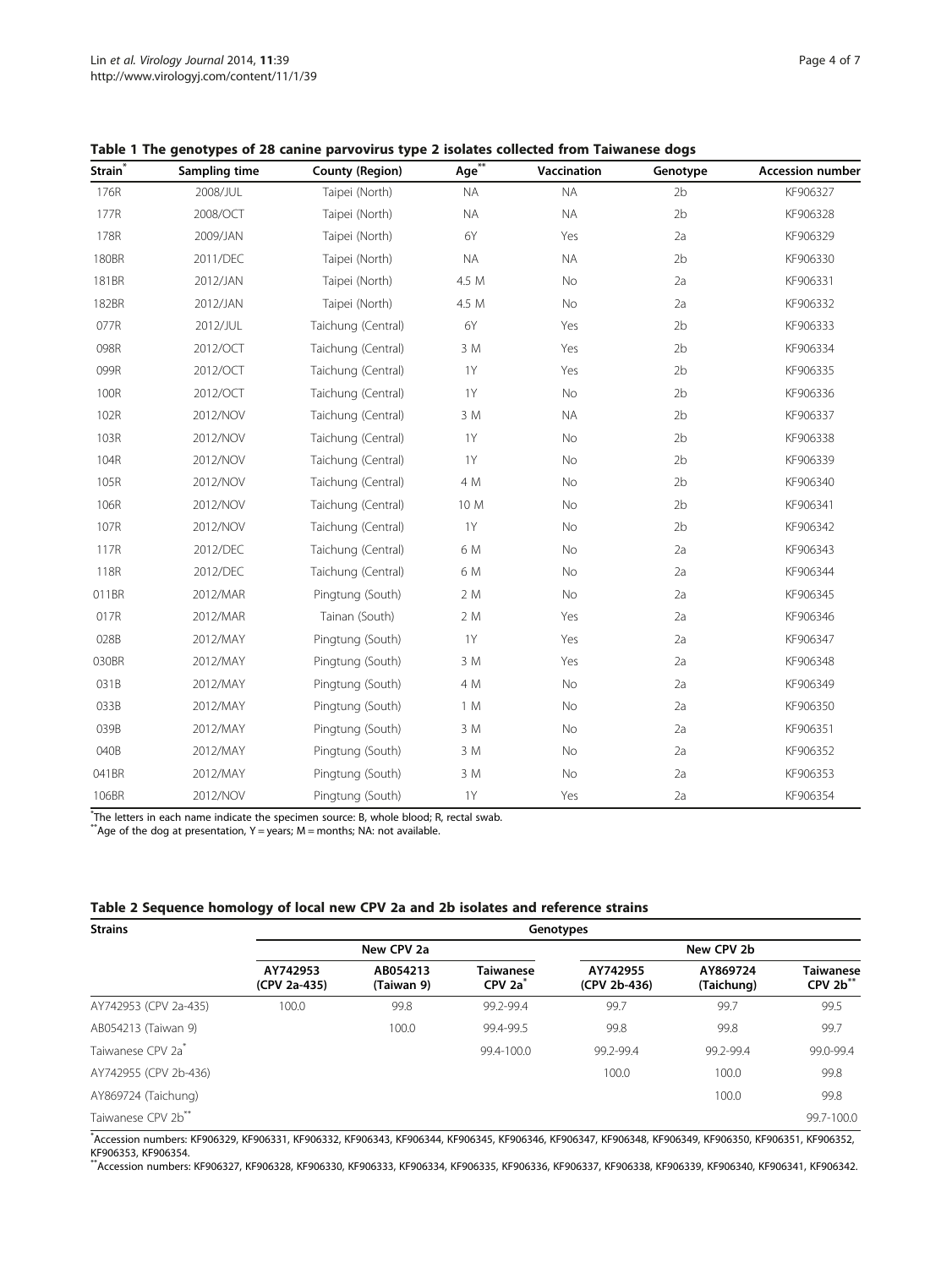<span id="page-4-0"></span>

# **Mathods**

# Specimen collection and DNA extraction

Clinical samples (whole blood and/or rectal swab) were collected from 144 dogs in northern, central, and southern Taiwan between 2008 and 2012. These samples were mainly acquired from dogs with diarrhea and/or bloody diarrhea. The year of sampling, age, clinical history, and CPV types of the sampled dogs are summarized in Table [1](#page-3-0).

## Sample preparation and CPV 2 screening

Viral DNA was extracted from the clinical samples (either whole blood or rectal swab) using a Genomic DNA Mini Kit (Geneaid Biotech, Ltd., Taipei, Taiwan) according to the manufacturer's protocol. All of the clinical specimens were screened for CPV 2 by polymerase chain reaction (PCR) as described by Lin et al. [[54](#page-6-0)].

#### VP2 gene amplification and sequencing

Samples showing positive PCR results from either type of specimen were included in this study. The partial VP2 gene of CPV 2 was amplified by PCR as described by Buonavoglia et al. [\[9](#page-5-0)]. The DNA fragments were purified (Geneaid Biotech, Ltd., Taipei, Taiwan), and the target nucleotide sequences were determined in both orientations using an auto-sequencer (ABI 3730XL, Foster City, CA, USA).

#### Sequence and phylogenetic analyses

The VP2 DNA sequences of our samples were compared to those of reference FPV (M38246), CPV 2 (M38245), CPV 2a (M24003), CPV 2b (M74849, AY742941), new CPV 2a (AY742953, AB054213, AB054215, DQ340434, EF011664, EF189717, EU009204, EU145955, FJ005259, FJ197841, FJ197842, FJ435343, FJ435345, FJ435346, FJ435347, FJ869138, GQ379043, GQ379048, GU569936, GU569942, HQ602978, HQ602995, JF346754, JF906788, JN403045, JX048605, JX048606, KC196114, KF149978),

new CPV 2b (AY742955, AY869724, EU009205, EU145954, FJ005260, FJ005264, JF414817, JN867603, KF149985), and CPV 2c (FJ005235, FJ005237, FJ222821, GQ865518, GU380303, JF414818, KC196099, KF149962). Multiple alignments of the nucleic acid and amino acid sequences were performed with the Clustal W method using the MegAlign program (DNASTAR, Madison, WI, USA). The phylogenetic analyses were conducted by the maximum likelihood method using MEGA 5, version 5.05.

#### Abbreviations

CPV: Canine parvovirus; PCR: Polymerase chain reaction.

#### Competing interests

The authors declare that they have no competing interests.

#### Authors' contributions

CNL designed and analyzed the experimental data and wrote the manuscript. CHC, MTC, and LLC managed the study, provided materials and reagents, contributed to the interpretation of the data, and co-wrote the manuscript. MYH and HSH contributed to the DNA extraction and PCR. All of the authors read and approved the final manuscript.

#### Acknowledgement

We thank Dr. Li-En Hsieh, Dr. Ya-Ling Lin, and Dr. Ya-Min Xu for sample collection.

#### Author details

<sup>1</sup>Department of Veterinary Medicine, National Pingtung University of Science and Technology, Pingtung, Taiwan. <sup>2</sup>Veterinary Hospital, National Pingtung University of Science and Technology, Pingtung, Taiwan. <sup>3</sup>Graduate Institute of Veterinary Medicine, National Taiwan University, Taipei, Taiwan. <sup>4</sup>Don-Da Animal Hospital, Taichung, Taiwan.

#### Received: 10 December 2013 Accepted: 19 February 2014 Published: 25 February 2014

#### References

- 1. MacLachlan NJ, Dubovi EJ: Parvoviridae. In Fenner's Veterinary virology. 4th edition. Edited by MacLachlan NJ, Dubovi EJ. London: Academic; 2011:507.
- 2. Appel MJ, Scott FW, Carmichael LE: Isolation and immunisation studies of a canine parco-like virus from dogs with haemorrhagic enteritis. Vet Res 1979, 105:156–159.
- 3. Hoelzer K, Parrish CR: The emergence of parvoviruses of carnivores. Vet Res 2010, 41:39–51.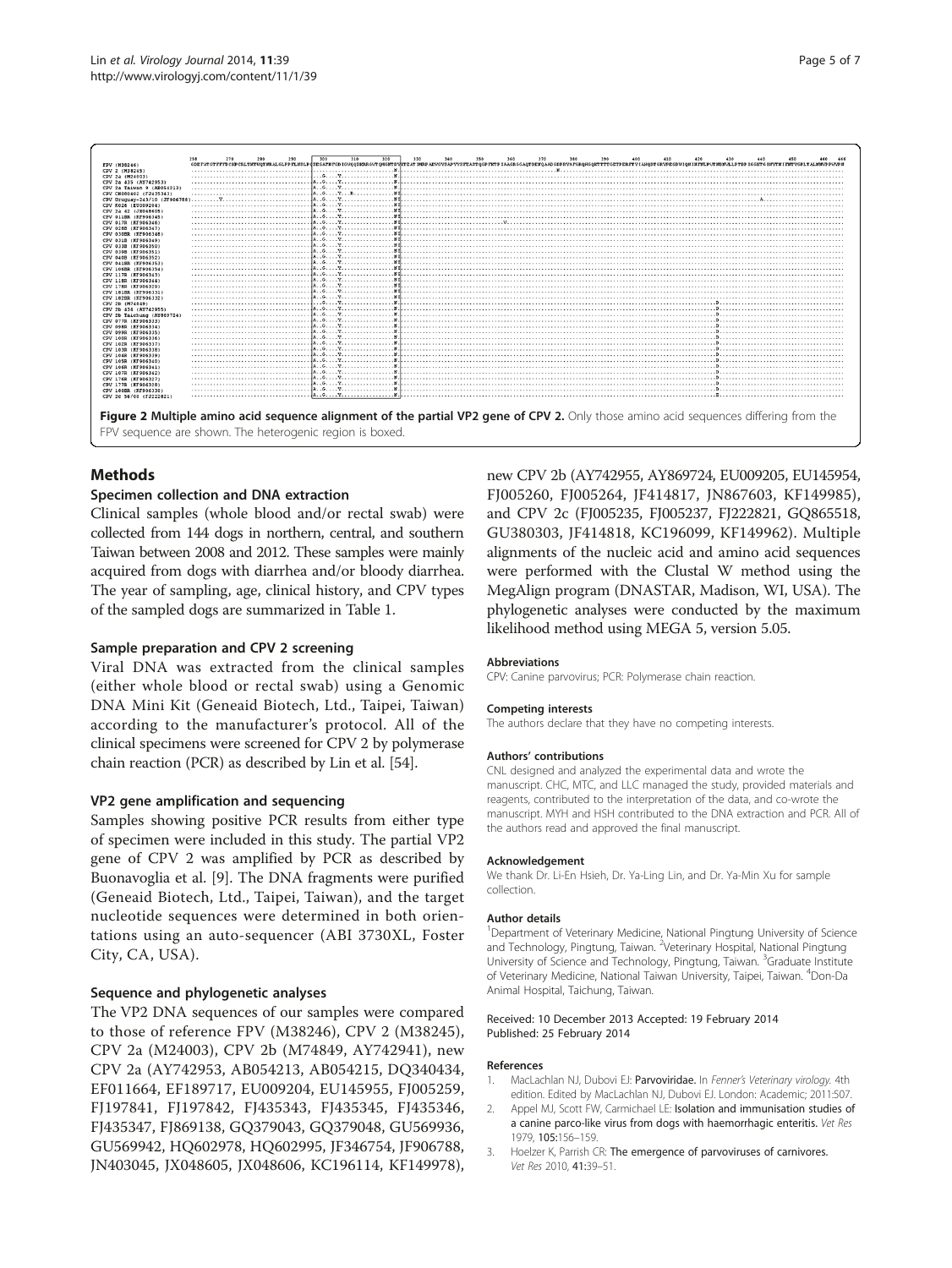- <span id="page-5-0"></span>4. Allison AB, Harbison CE, Pagan I, Stucker KM, Kaelber JT, Brown JD, Ruder MG, Keel MK, Dubovi EJ, Holmes EC, Parrish CR: Role of multiple hosts in the cross-species transmission and emergence of a pandemic parvovirus. J Virol 2012, 86:865–872.
- 5. Truyen U: Evolution of canine parvovirus-a need for new vaccines? Vet Microbiol 2006, 117:9–13.
- 6. Parrish CR, O'Connell PH, Evermann JF, Carmichael LE: Natural variation of canine parvovirus. Science 1985, 230:1046–1048.
- 7. Parrish CR, Have P, Foreyt WJ, Evermann JF, Senda M, Carmichael LE: The global spread and replacement of canine parvovirus strains. J Gen Virol 1988, 69(Pt 5):1111–1116.
- 8. Parrish CR, Aquadro CF, Strassheim ML, Evermann JF, Sgro JY, Mohammed HO: Rapid antigenic-type replacement and DNA sequence evolution of canine parvovirus. J Virol 1991, 65:6544–6552.
- 9. Buonavoglia C, Martella V, Pratelli A, Tempesta M, Cavalli A, Buonavoglia D, Bozzo G, Elia G, Decaro N, Carmichael L: Evidence for evolution of canine parvovirus type 2 in Italy. J Gen Virol 2001, 82:3021-3025.
- Martella V, Decaro N, Buonavoglia C: Evolution of CPV-2 and implication for antigenic/genetic characterization. Virus Genes 2006, 33:11–13.
- 11. Decaro N, Desario C, Parisi A, Martella V, Lorusso A, Miccolupo A, Mari V, Colaianni ML, Cavalli A, Di Trani L, Buonavoglia C: Genetic analysis of canine parvovirus type 2c. Virology 2009, 385:5–10.
- 12. Ohshima T, Hisaka M, Kawakami K, Kishi M, Tohya Y, Mochizuki M: Chronological analysis of canine parvovirus type 2 isolates in Japan. J Vet Med Sci 2008, 70:769-775.
- 13. Chang WL, Chang AC, Pan MJ: Antigenic types of canine parvoviruses prevailing in Taiwan. Vet Rec 1996, 138:447.
- 14. Battilani M, Ciulli S, Tisato E, Prosperi S: Genetic analysis of canine parvovirus isolates (CPV-2) from dogs in Italy. Virus Res 2002, 83:149-157.
- 15. Wang HC, Chen WD, Lin SL, Chan JP, Wong ML: Phylogenetic analysis of canine parvovirus VP2 gene in Taiwan. Virus Genes 2005, 31:171–174.
- 16. Chinchkar SR, Mohana Subramanian B, Hanumantha Rao N, Rangarajan PN, Thiagarajan D, Srinivasan VA: Analysis of VP2 gene sequences of canine parvovirus isolates in India. Arch Virol 2006, 151:1881-1887.
- 17. Doki M, Fujita K, Miura R, Yoneda M, Ishikawa Y, Taneno A, Kai C: Sequence analysis of VP2 gene of canine parvovirus isolated from domestic dogs in Japan in 1999 and 2000. Comp Immunol Microbiol Infect Dis 2006 29:199–206.
- 18. Decaro N, Desario C, Addie DD, Martella V, Vieira MJ, Elia G, Zicola A, Davis C, Thompson G, Thiry E, Truyen U, Buonavoglia C: The study molecular epidemiology of canine parvovirus, Europe. Emerg Infect Dis 2007, 13:1222–1224.
- 19. Kapil S, Cooper E, Lamm C, Murray B, Rezabek G, Johnston L 3rd, Campbell G, Johnson B: Canine parvovirus types 2c and 2b circulating in North American dogs in 2006 and 2007. J Clin Microbiol 2007, 45:4044–4047.
- 20. Perez R, Francia L, Romero V, Maya L, Lopez I, Hernandez M: First detection of canine parvovirus type 2c in South America. Vet Microbiol 2007, 124:147–152.
- 21. Jeoung SY, Ahn SJ, Kim D: Genetic analysis of VP2 gene of canine parvovirus isolates in Korea. J Vet Med Sci 2008, 70:719–722.
- 22. Kang BK, Song DS, Lee CS, Jung KI, Park SJ, Kim EM, Park BK: Prevalence and genetic characterization of canine parvoviruses in Korea. Virus Genes 2008, 36:127–133.
- 23. Touihri L, Bouzid I, Daoud R, Desario C, El Goulli AF, Decaro N, Ghorbel A, Buonavoglia C, Bahloul C: Molecular characterization of canine parvovirus-2 variants circulating in Tunisia. Virus Genes 2009, 38:249–258.
- 24. Yoon SH, Jeong W, Kim HJ, An DJ: Molecular insights into the phylogeny of canine parvovirus 2 (CPV-2) with emphasis on Korean isolates: a Bayesian approach. Arch Virol 2009, 154:1353–1360.
- 25. Mohan Raj J, Mukhopadhyay HK, Thanislass J, Antony PX, Pillai RM: Isolation, molecular characterization and phylogenetic analysis of canine parvovirus. Infect Genet Evol 2010, 10:1237-1241.
- 26. Nandi S, Chidri S, Kumar M, Chauhan RS: Occurrence of canine parvovirus type 2c in the dogs with haemorrhagic enteritis in India. Res Vet Sci 2010, 88:169–171.
- 27. Ntafis V, Xylouri E, Kalli I, Desario C, Mari V, Decaro N, Buonavoglia C: Characterization of Canine parvovirus 2 variants circulating in Greece. J Vet Diagn Invest 2010, 22:737–740.
- 28. Phromnoi S, Sirinarumitr K, Sirinarumitr T: Sequence analysis of VP2 gene of canine parvovirus isolates in Thailand. Virus Genes 2010, 41:23–29.
- 29. Zhang R, Yang S, Zhang W, Zhang T, Xie Z, Feng H, Wang S, Xia X: Phylogenetic analysis of the VP2 gene of canine parvoviruses circulating in China. Virus Genes 2010, 40:397–402.
- 30. Gallo Calderon M, Wilda M, Boado L, Keller L, Malirat V, Iglesias M, Mattion N, La Torre J: Study of canine parvovirus evolution: comparative analysis of full-length VP2 gene sequences from Argentina and international field strains. Virus Genes 2012, 44:32–39.
- 31. Panzera Y, Calderon MG, Sarute N, Guasco S, Cardeillac A, Bonilla B, Hernandez M, Francia L, Bedo G, La Torre J, Perez R: Evidence of two co-circulating genetic lineages of canine distemper virus in South America. Virus Res 2012, 163:401-404.
- 32. Perez R, Bianchi P, Calleros L, Francia L, Hernandez M, Maya L, Panzera Y, Sosa K, Zoller S: Recent spreading of a divergent canine parvovirus type 2a (CPV-2a) strain in a CPV-2c homogenous population. Vet Microbiol 2012, 155:214–219.
- 33. Pinto LD, Streck AF, Goncalves KR, Souza CK, Corbellini AO, Corbellini LG, Canal CW: Typing of canine parvovirus strains circulating in Brazil between 2008 and 2010. Virus Res 2012, 165:29–33.
- 34. Aldaz J, Garcia-Diaz J, Calleros L, Sosa K, Iraola G, Marandino A, Hernandez M, Panzera Y, Perez R: High local genetic diversity of canine parvovirus from Ecuador. Vet Microbiol 2013, 166:214–219.
- 35. Chou SJ, Lin HT, Wu JT, Yang WC, Chan KW: Genotyping of canine parvovirus type 2 VP2 gene in southern Taiwan in 2011. Taiwan Vet J 2013, 39:81–92.
- 36. Dogonyaro BB, Bosman AM, Sibeko KP, Venter EH, van Vuuren M: Genetic analysis of the VP2-encoding gene of canine parvovirus strains from Africa. Vet Microbiol 2013, 165:460–465.
- 37. Mukhopadhyay HK, Matta SL, Amsaveni S, Antony PX, Thanislass J, Pillai RM: Phylogenetic analysis of canine parvovirus partial VP2 gene in India. Virus Genes 2013, 48:89–95.
- 38. Soma T, Taharaguchi S, Ohinata T, Ishii H, Hara M: Analysis of the VP2 protein gene of canine parvovirus strains from affected dogs in Japan. Res Vet Sci 2013, 94:368–371.
- 39. Castro TX, Costa EM, Leite JP, Labarthe NV, Cubel Garcia RC: Monitoring of canine parvovirus (CPV) strains detected in vaccinated puppies in Brazil. Res Vet Sci 2011, 90:336-340.
- 40. Majer-Dziedzic B, Jakubczak A, Zietek J: Phylogenetic analysis of canine parvovirus CPV-2 strains and its variants isolated in Poland. Pol J Vet Sci 2011, 14:379–384.
- 41. Hong C, Decaro N, Desario C, Tanner P, Pardo MC, Sanchez S, Buonavoglia C, Saliki JT: Occurrence of canine parvovirus type 2c in the United States. J Vet Diagn Invest 2007, 19:535–539.
- 42. Meers J, Kyaw-Tanner M, Bensink Z, Zwijnenberg R: Genetic analysis of canine parvovirus from dogs in Australia. Aust Vet J 2007, 85:392–396.
- 43. Decaro N, Buonavoglia C: Canine parvovirus- a review of epidemiological and diagnostic aspects, with emphasis on type 2c. Vet Microbiol 2012, 155:1–12.
- 44. Decaro N, Desario C, Amorisco F, Losurdo M, Elia G, Parisi A, Ventrella G, Martella V, Buonavoglia C: Detection of a canine parvovirus type 2c with a non-coding mutation and its implications for molecular characterisation. Vet 12013, 196:555-557.
- 45. Decaro N, Desario C, Billi M, Mari V, Elia G, Cavalli A, Martella V, Buonavoglia C: Western European epidemiological survey for parvovirus and coronavirus infections in dogs. Vet J 2011, 187:195–199.
- 46. Decaro N, Elia G, Campolo M, Desario C, Lucente MS, Bellacicco AL, Buonavoglia C: New approaches for the molecular characterization of canine parvovirus type 2 strains. J Vet Med B Infect Dis Vet Public Health 2005, 52:316–319.
- 47. Decaro N, Elia G, Martella V, Campolo M, Desario C, Camero M, Cirone F, Lorusso E, Lucente MS, Narcisi D, Scalia P, Buonavoglia C: Characterisation of the canine parvovirus type 2 variants using minor groove binder probe technology. J Virol Methods 2006, 133:92–99.
- 48. Calderon MG, Romanutti C, DA A, Keller L, Mattion N, La Torre J: Evolution of canine parvovirus in Argentina between years 2003 and 2010: CPV2c has become the predominant variant affecting the domestic dog population. Virus Res 2011, 157:106–110.
- 49. Mittal M, Chakravarti S, Mohapatra JK, Chug PK, Dubey R, Narwal PS, Kumar A, Churamani CP, Kanwar NS: Molecular typing of canine parvovirus strains circulating from 2008–2012 in an organized kennel in India reveals the possibility of vaccination failure. Infect Genet Evol 2014. http://dx.doi.org/ 10.1016/j.meegid.2014.01.015.